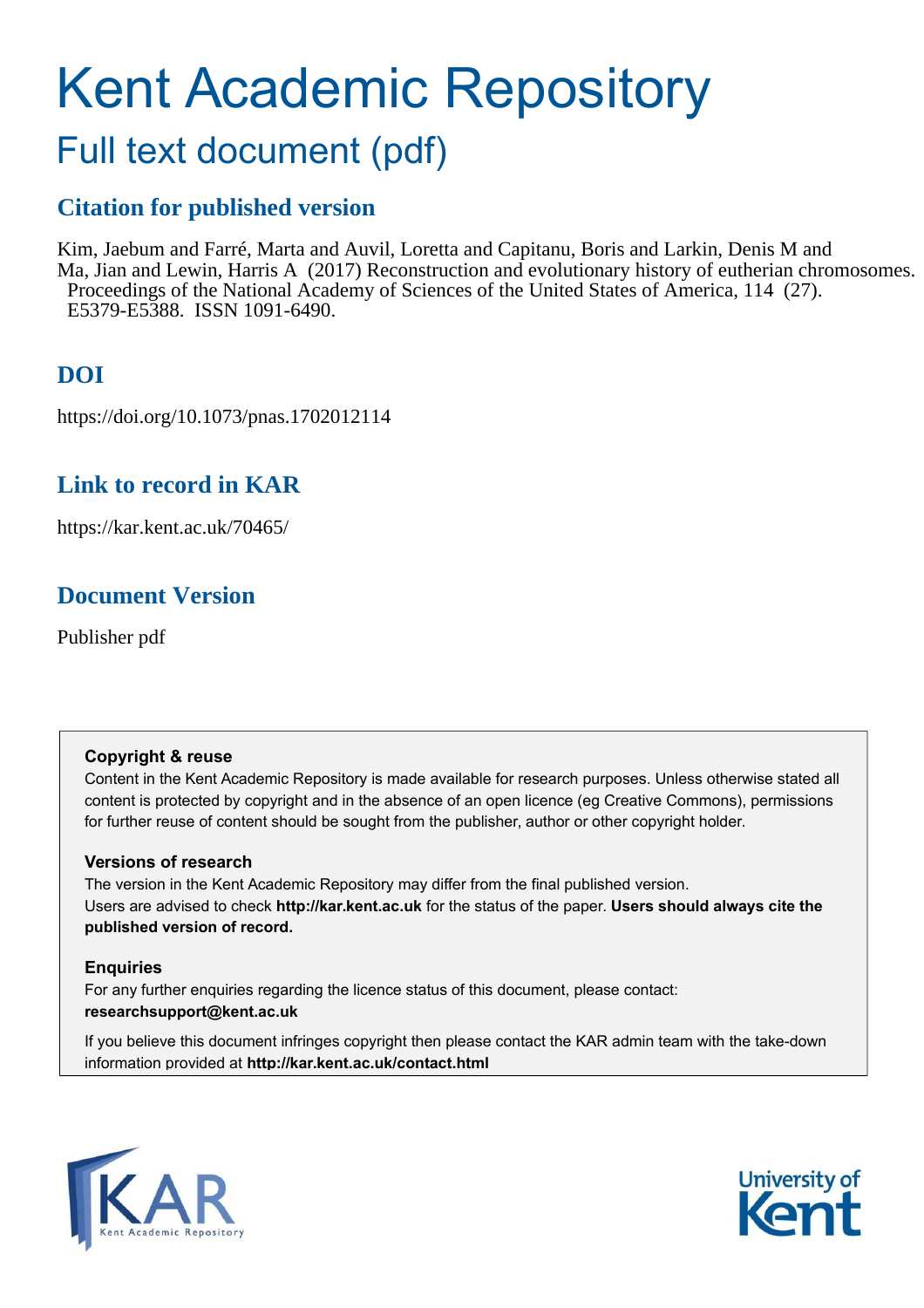

**PINS PLUS** PNAS PLUS

# Reconstruction and evolutionary history of eutherian chromosomes

### Jaebum Kim<sup>a,1</sup>, Marta Farré<sup>b,1</sup>, Loretta Auvil<sup>c</sup>, Boris Capitanu<sup>c</sup>, Denis M. Larkin<sup>b,2</sup>, Jian Ma<sup>d,2</sup>, and Harris A. Lewin<sup>e,2</sup>

<sup>a</sup>Department of Biomedical Science and Engineering, Konkuk University, Seoul 05029, South Korea; <sup>b</sup>Comparative Biomedical Science Department, Royal Veterinary College, University of London, London, NW1 0TU, United Kingdom; <sup>c</sup>illinois Informatics Institute, University of Illinois at Urbana–Champaign,<br>Urbana, IL 61801; <sup>d</sup>Computational Biology Department, School of Com of Evolution and Ecology, University of California, Davis, CA 95616

Contributed by Harris A. Lewin, May 11, 2017 (sent for review February 13, 2017; reviewed by William J. Murphy and Pavel A. Pevzner)

Whole-genome assemblies of 19 placental mammals and two outgroup species were used to reconstruct the order and orientation of syntenic fragments in chromosomes of the eutherian ancestor and six other descendant ancestors leading to human. For ancestral chromosome reconstructions, we developed an algorithm (DESCHRAMBLER) that probabilistically determines the adjacencies of syntenic fragments using chromosome-scale and fragmented genome assemblies. The reconstructed chromosomes of the eutherian, boreoeutherian, and euarchontoglires ancestor each included >80% of the entire length of the human genome, whereas reconstructed chromosomes of the most recent common ancestor of simians, catarrhini, great apes, and humans and chimpanzees included >90% of human genome sequence. These high-coverage reconstructions permitted reliable identification of chromosomal rearrangements over ∼105 My of eutherian evolution. Orangutan was found to have eight chromosomes that were completely conserved in homologous sequence order and orientation with the eutherian ancestor, the largest number for any species. Ruminant artiodactyls had the highest frequency of intrachromosomal rearrangements, and interchromosomal rearrangements dominated in murid rodents. A total of 162 chromosomal breakpoints in evolution of the eutherian ancestral genome to the human genome were identified; however, the rate of rearrangements was significantly lower (0.80/My) during the first ∼60 My of eutherian evolution, then increased to greater than 2.0/My along the five primate lineages studied. Our results significantly expand knowledge of eutherian genome evolution and will facilitate greater understanding of the role of chromosome rearrangements in adaptation, speciation, and the etiology of inherited and spontaneously occurring diseases.

chromosome evolution | ancestral genome reconstruction | genome rearrangements

Chromosome rearrangements are a hallmark of genome evolution and essential for understanding the mechanisms of speciahromosome rearrangements are a hallmark of genome evolution and adaptation (1). Determining chromosome rearrangements over evolutionary time scales has been a difficult problem, primarily because of the lack of high-quality, chromosome-scale genome assemblies that are necessary for reliable reconstruction of ancestral genomes. For closely related species with good map-anchored assemblies, such as human, chimpanzee, and rhesus, it is possible to infer most inversions, translocations, fusions, and fissions that occurred during evolution by simple observational comparisons (2). However, for sequence-based genome-wide comparisons that require resolving large numbers of rearrangements of varying scale, determining ancestral chromosomal states is challenging both methodologically and computationally because of the complexity of genomic events that have led to extant genome organizations, including duplications, deletions, and reuse of evolutionary breakpoint regions (EBRs) flanking regions of homologous synteny (3, 4).

A variety of methods have been used for resolving the evolutionary histories of mammalian chromosomes, with limited success and resolution. For example, chromosome painting by

FISH (5–8) was used to predict ancestral karyotypes dating back  $~\sim$ 105 My to the ancestor of all eutherian (placental) mammals (9). Although yielding an outline of the basic reconstructed karyotypes, FISH-based methods do not have sufficient resolution to permit accurate identification of EBRs, homologous synteny blocks, and fine-scale rearrangements. Low-resolution methods also severely limit study of the relationship between chromosome rearrangements and structural variants, which are associated with adaptive evolution and the presence of EBRs (4, 10, 11). Thus, a distinct advantage of resolving EBRs at high resolution is that sequence features within them can be interrogated for genes that may be associated with lineage-specific phenotypes. This is an important motivation for creating finerscale ancestral chromosome reconstructions (10, 12, 13).

Several algorithms have been developed to reconstruct the order and orientation of syntenic fragments (SFs) in common ancestors by using DNA sequence-level syntenic relationships among genomes of extant species. These methods use SFs constructed from whole-genome sequence alignments as input to infer the order and orientation of the SFs in a specific target ancestor. Different algorithmic approaches are used by the different reconstruction algorithms. For example, the multiple genome rearrangement (MGR) algorithm (14) uses a heuristic approach to reconstruct ancestral genomes by considering reversals (inversions), translocations, fusions, and fissions based on genome rearrangement distance. inferCARs (3) finds the most parsimonious scenario for the history of SF adjacencies and then greedily connects the adjacencies into contiguous ancestral regions (CARs).

### **Significance**

Determining the order and orientation of conserved chromosome segments in the genomes of extant mammals is important for understanding speciation events, and the lineagespecific adaptations that have occurred during ∼200 My of mammalian evolution. In this paper, we describe the computational reconstruction of chromosome organization for seven ancestral genomes leading to human, including the ancestor of all placental mammals. The evolutionary history of chromosome rearrangements that occurred from the time of the eutherian ancestor until the human lineage is revealed in detail. Our results provide an evolutionary basis for comparison of genome organization of all eutherians, and for revealing the genomic origins of lineage-specific adaptations.

Author contributions: J.K., M.F., D.M.L., J.M., and H.A.L. designed research; J.K., M.F., L.A., B.C., D.M.L., J.M., and H.A.L. performed research; J.K., M.F., L.A., B.C., D.M.L., J.M., and H.A.L. analyzed data; and J.K., M.F., D.M.L., J.M., and H.A.L. wrote the paper.

Reviewers: W.J.M., Texas A&M University; and P.A.P., University of California, San Diego. The authors declare no conflict of interest.

<sup>&</sup>lt;sup>1</sup> J.K. and M.F. contributed equally to this work.

<sup>&</sup>lt;sup>2</sup>To whom correspondence may be addressed. Email: [dmlarkin@gmail.com,](mailto:dmlarkin@gmail.com) [jianma@cs.](mailto:jianma@cs.cmu.edu) [cmu.edu,](mailto:jianma@cs.cmu.edu) or [lewin@ucdavis.edu](mailto:lewin@ucdavis.edu).

This article contains supporting information online at [www.pnas.org/lookup/suppl/doi:10.](http://www.pnas.org/lookup/suppl/doi:10.1073/pnas.1702012114/-/DCSupplemental) [1073/pnas.1702012114/-/DCSupplemental](http://www.pnas.org/lookup/suppl/doi:10.1073/pnas.1702012114/-/DCSupplemental).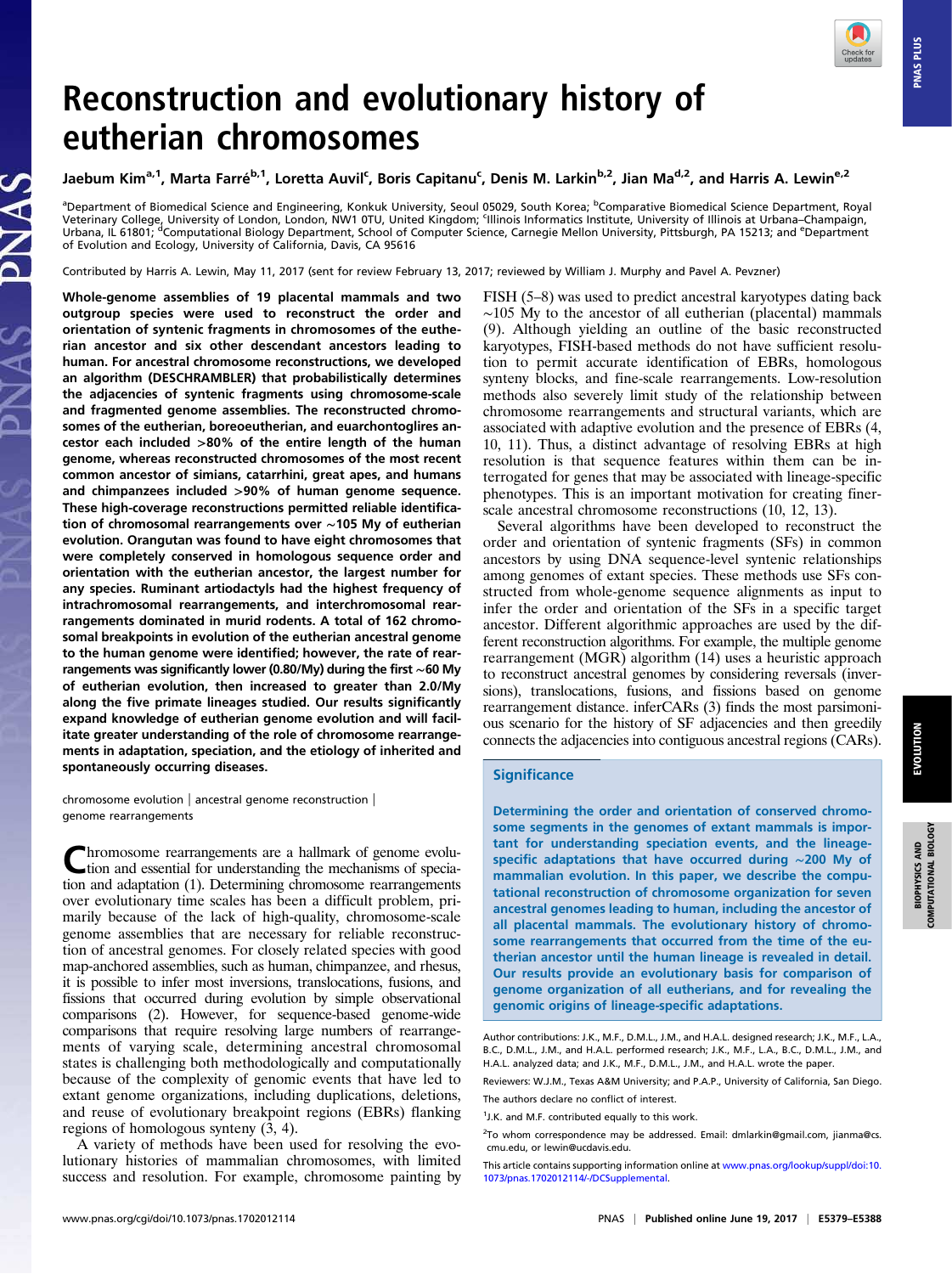The multiple genome rearrangements and ancestors (MGRA) algorithm (15) uses multiple breakpoint graphs based on SFs in descendant species to infer the ancestral order of SFs, and ANGES (ANcestral GEnomeS) (16) uses "consecutive one property" to cluster and order SFs in a target ancestor. However, these methods have been used to reconstruct just a small number of ancestral mammalian genomes, primarily because there are a very limited number of chromosome-scale whole-genome assemblies (4, 12). Furthermore, it has not been shown whether these existing algorithms for reconstructing chromosome organization are suitable for fragmented assemblies produced by next-generation sequencing technologies.

Examples of mammalian genome reconstructions reveal the limitations of earlier datasets. Murphy et al. (17) applied MGR to human, cat, cow, and mouse genome maps and assemblies to reconstruct the chromosome organization of the boreoeutherian ancestor, which lived ∼97.5 Ma (9). Subsequently, the boreoeutherian, ferungulate, carnivore, and other ancestral genomes were reconstructed using MGR, combining physical maps and sequence information from eight species representing five mammalian orders (4). Twenty-three pairs of autosomes plus sex chromosomes were predicted for the boreoeutherian ancestor, but sequence coverage as measured against the human genome was only about 50% (4), resulting in limited definition and accuracy of both large-scale and fine-scale (<1.0 Mbp) chromosome rearrangements. In a later study (3), inferCARs was used to reconstruct continuous ancestral regions of the boreoeutherian ancestor that were generally consistent with chromosome painting results, but the reconstruction was limited and coarse because of the small number of descendant species used. In addition, there were studies using genes as markers to reconstruct the order and orientation of SFs in the boreoeutherian ancestor (e.g., ref. 18), but it is unclear how much gene-based reconstruction represents the ancestral reconstruction using whole-genome sequencing data. Therefore, although these recent results were an improvement over earlier work, missing information from other mammalian orders and use of low-resolution maps contributed to the reduced coverage, thus limiting the potential usefulness of the reconstructions for evolutionary and functional analysis.

Despite some recent improvements in reconstruction algorithms (3, 14–16), the field has been more or less stagnant for the past decade because of the paucity of new genome assemblies suitable for ancestral reconstructions. In this paper, we introduce a method, called DESCHRAMBLER, which uses SFs constructed from whole-genome comparisons of both high-quality chromosomescale and fragmented assemblies. The method is an extension of the algorithm for reference-assisted chromosome assembly (RACA) (19), which implements a probabilistic framework to predict adjacencies of SFs in a target species. DESCHRAMBLER has the flexibility to handle chromosome-level and scaffold assemblies, and is scalable to accommodate a large number of descendant species. In the present study, we applied DESCHRAMBLER to sequenced genomes of 21 species that included representatives of 10 eutherian orders. Results reveal a detailed picture of chromosome rearrangements that occurred during ∼105 My of eutherian evolution.

### Results

Chromosome Reconstruction for Seven Eutherian Ancestors of Homo sapiens. The chromosome organizations of seven common ancestors in the lineage leading to human were reconstructed using genome assemblies of 19 extant eutherian species and two outgroup species, one a marsupial and one a bird ([SI Appendix](http://www.pnas.org/lookup/suppl/doi:10.1073/pnas.1702012114/-/DCSupplemental/pnas.1702012114.sapp.pdf), [Table S1](http://www.pnas.org/lookup/suppl/doi:10.1073/pnas.1702012114/-/DCSupplemental/pnas.1702012114.sapp.pdf)). Genomes were selected on the basis of their availability in public databases, quality of genome assembly, and taxonomic order (Materials and Methods, Fig. 1, and *[SI Appendix](http://www.pnas.org/lookup/suppl/doi:10.1073/pnas.1702012114/-/DCSupplemental/pnas.1702012114.sapp.pdf)*, Table S1). The set of species contains representatives of 10 orders of eutherian mammals: primates (human, chimpanzee, orangutan,

rhesus, and marmoset), rodentia (mouse, rat, and guinea pig), lagomorpha (pika), cetartiodactyla (cattle, goat, and pig), perissodactyla (white rhinoceros and horse), carnivora (dog), eulipotylpha (shrew), proboscidea (elephant), sirenia (manatee), and afrosoricida (tenrec), and two outgroup species to eutheria (opossum and chicken). Among the 21 genome assemblies, 14 were chromosome-level and the remaining 7 were assembled as sequence scaffolds with N50 ranging from 14.4–46.4 Mbp. The number of scaffolds in fragmented assemblies ranged from 2,352 (elephant) to 12,845 (shrew). Total sequenced genome size varied from 1 Gbp (chicken) to 3.5 Gbp (opossum) ([SI Appendix](http://www.pnas.org/lookup/suppl/doi:10.1073/pnas.1702012114/-/DCSupplemental/pnas.1702012114.sapp.pdf), [Table S1\)](http://www.pnas.org/lookup/suppl/doi:10.1073/pnas.1702012114/-/DCSupplemental/pnas.1702012114.sapp.pdf). For reconstruction of ancestral chromosomes, the human genome was used as the reference for alignments because of the relative quality of the assembly, and because we focused reconstructions on the evolution of lineages leading to human. Two resolutions (500- and 300-Kbp minimum breakpoint distance in the human genome) were selected to create the SFs that were used by the DESCHRAMBLER reconstruction algorithm as input. Herein, we made our interpretations on the basis of 300-Kbp resolution; results at 500 Kbp ([SI Appendix](http://www.pnas.org/lookup/suppl/doi:10.1073/pnas.1702012114/-/DCSupplemental/pnas.1702012114.sapp.pdf), Tables S4– [S6\)](http://www.pnas.org/lookup/suppl/doi:10.1073/pnas.1702012114/-/DCSupplemental/pnas.1702012114.sapp.pdf) were used for comparison to help resolve discrepancies with FISH data and to better understand differences in breakpoint rates along the different lineages.

The number of reconstructed ancestral chromosome fragments (RACFs) ranged from 30 in the common ancestor of great apes, to 35 in the common ancestor of human and chimpanzee (Table 1). The SFs of each ancestor were defined using only the descendant species from the corresponding ancestral node (with the rest as outgroup species). Therefore, SFs of the more ancient ancestors contained homologous genomic regions from a larger number of descendant species than the more recent ancestors. This accounts for the greater number of smaller SFs and the smaller total size of RACFs in more ancient ancestors. However, the difference in RACF sizes among ancestors was minimized by allowing missing coverage in SF definitions for a small number of descendant genomes (Materials and Methods). The RACFs of the simian, catarrhini, great apes, and common ancestor of human and chimpanzee cover more than 90% of the human genome, whereas the eutherian, boreoeutherian, and euarchontoglires RACFs each cover more than 80% of the human genome.

Comparison with Existing Ancestral Genome Reconstruction Algorithms. The performance of DESCHRAMBLER was first compared with three existing tools for ancestral chromosome reconstruction, ANGES (16), inferCARs (3), and MGRA (15), using simulation evaluation (Materials and Methods). The simulation data were created to allow missing sequences from some species' genomes in our evaluation. For predicted ancestral adjacencies, DESCHRAMBLER was superior to the three existing tools, with the agreement scores 99.66% for the boreoeutherian ancestor and 99.90% for the euarchontoglires ancestor ([SI Appendix](http://www.pnas.org/lookup/suppl/doi:10.1073/pnas.1702012114/-/DCSupplemental/pnas.1702012114.sapp.pdf), Table S8). For the number of reconstructed ancestral chromosomes, DESCHRAMBLER's reconstruction was the closest to the true numbers in the simulation data (20.04 for boreoeutherian and 20.10 for euarchontoglires ancestors; the true numbers used in the simulation are 20 and 19 for boreoeutherian and euarchontoglires ancestors, respectively).

The reconstruction results for seven eutherian ancestral genomes were then compared using ANGES (16), inferCARs (3), MGRA (15), and DESCHRAMBLER. For a fair comparison, the same sets of SFs were used as input to the above three tools, and the predicted adjacencies of SFs in the seven target ancestors were compared. The number of RACFs obtained with DESCHRAMBLER ranged from 30 in the common ancestor of great apes to 35 in the common ancestor of human and chimpanzee ([SI Appendix](http://www.pnas.org/lookup/suppl/doi:10.1073/pnas.1702012114/-/DCSupplemental/pnas.1702012114.sapp.pdf), Table S2). The other three tools produced larger numbers of RACFs for the eutherian ancestor, which are apparently because of the increased number of descendant species with scaffold assemblies having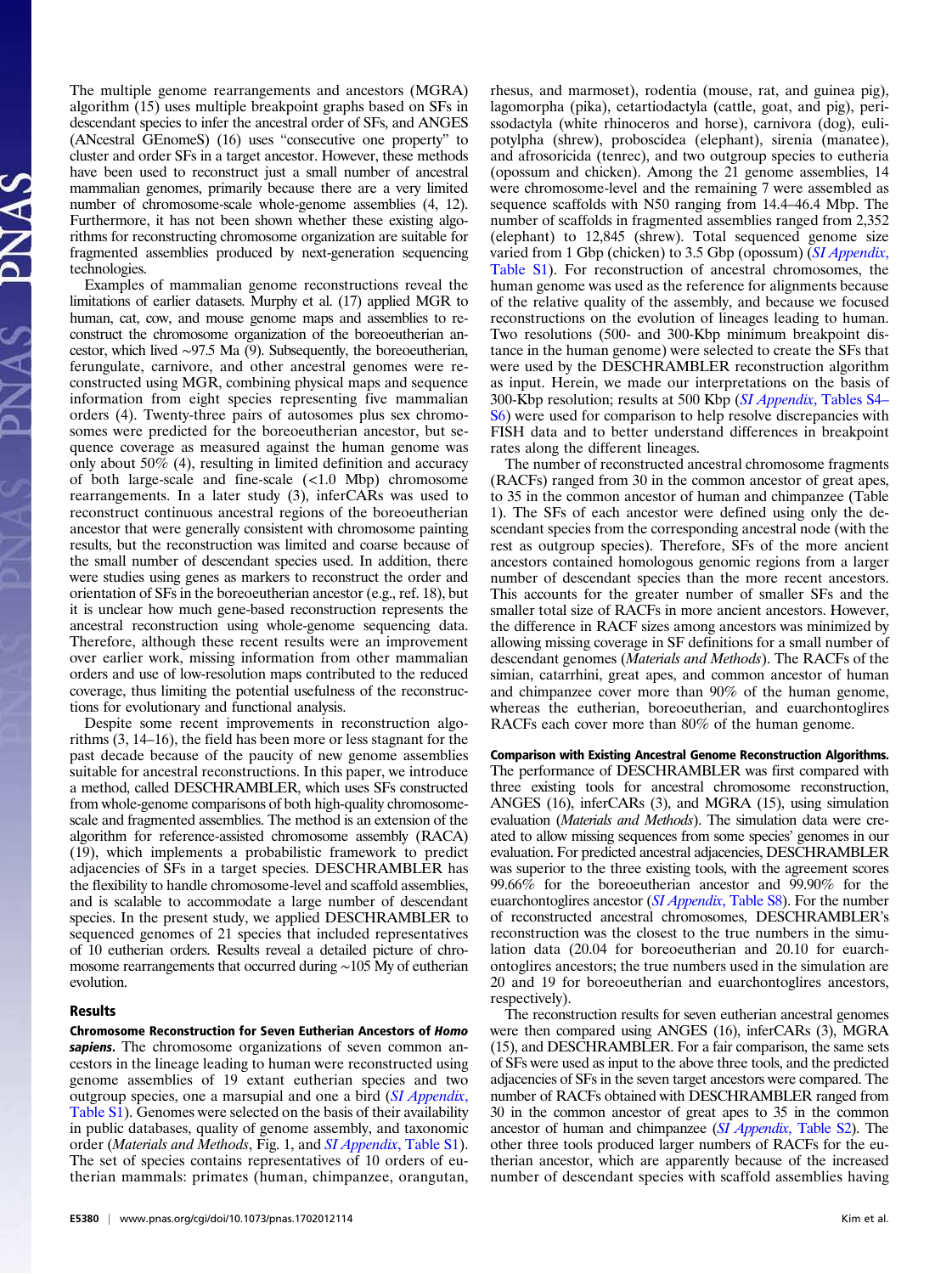

Fig. 1. Phylogenetic tree of descendant species and reconstructed ancestors. The numbers on branches from the eutherian ancestor to human are the numbers of breakpoints in RACFs, with breakpoint rates (the number of breakpoints per 1 My) in parentheses. The unit of time of branch lengths is 1 My. The details of the genome assemblies of descendant species and the classification of rearrangements are shown in SI Appendix[, Tables S1 and S3,](http://www.pnas.org/lookup/suppl/doi:10.1073/pnas.1702012114/-/DCSupplemental/pnas.1702012114.sapp.pdf) respectively.

unclear definition of chromosome ends ([SI Appendix](http://www.pnas.org/lookup/suppl/doi:10.1073/pnas.1702012114/-/DCSupplemental/pnas.1702012114.sapp.pdf), Table S1). Other than for the eutherian ancestor, ANGES consistently produced the fewest RACFs, whereas MGRA produced very large numbers of RACFs, particularly for the most distant common ancestors to human. Comparison of predicted SF adjacencies among the four tools showed that the results obtained with DESCHRAMBLER were highly similar to those of ANGES and inferCARs (Jaccard similarity coefficient  $> 0.8$ ) (*[SI Appendix](http://www.pnas.org/lookup/suppl/doi:10.1073/pnas.1702012114/-/DCSupplemental/pnas.1702012114.sapp.pdf)*, Fig. [S2](http://www.pnas.org/lookup/suppl/doi:10.1073/pnas.1702012114/-/DCSupplemental/pnas.1702012114.sapp.pdf)). Results from DESCHRAMBLER and inferCARs were the most similar for all of the seven reconstructed ancestral genomes, whereas the greatest discrepancies were found between MGRA and the other tools ([SI Appendix](http://www.pnas.org/lookup/suppl/doi:10.1073/pnas.1702012114/-/DCSupplemental/pnas.1702012114.sapp.pdf), Fig. S2).

### Comparison with FISH-Based Reconstructions of Ancestor Chromosomes.

We compared the eutherian, boreoeutherian, and simian ancestral karyotypes determined by FISH (6, 8, 20) with those obtained using DESCHRAMBLER and three additional tools (see Materials and Methods for details). In this evaluation, we focused on interchromosomal rearrangements using human chromosomes as a reference. For example, there are seven fusions of human chromosomes found in the eutherian and boreoeutherian ancestors, and two fusions of human chromosomes in the simian ancestor (Table 2). DESCHRAMBLER agreed with FISH data in 12 of 16 cases, thus outperforming the other three tools. In three of four cases where FISH data and DESCHRAMBLER disagreed, DESCHRAMBLER partially predicted the interchromosomal rearrangements. For example, in the reconstructed chromosomes of the eutherian ancestor, the descendant homologs HSA8p and parts of HSA4 were predicted to be fused by DESCHRAMBLER, but joining of HSA8p to another segment of what is now HSA4q

was not detected ([SI Appendix](http://www.pnas.org/lookup/suppl/doi:10.1073/pnas.1702012114/-/DCSupplemental/pnas.1702012114.sapp.pdf), Table S6). Similarly, in the reconstructed chromosomes of the eutherian and boreoeutherian ancestors, the descendant homologs HSA12pq and HSA22q were predicted to be fused by DESCHRAMBLER, but joining to what is now HSA10p was not detected. However, in the eutherian and boreoeutherian ancestral genomes, the fusion of HSA10p to 12pq-22q is weakly supported in FISH-based reconstructions (6). ANGES was the next best performer with 11 agreed cases. MGRA produced the lowest agreement with the FISH-based reconstructions because of the highly fragmented nature of its RACFs in the three ancestors used in this evaluation ([SI Ap](http://www.pnas.org/lookup/suppl/doi:10.1073/pnas.1702012114/-/DCSupplemental/pnas.1702012114.sapp.pdf)pendix[, Table S2](http://www.pnas.org/lookup/suppl/doi:10.1073/pnas.1702012114/-/DCSupplemental/pnas.1702012114.sapp.pdf)).

One large eutherian RACF produced by DESCHRAMBLER was not supported by FISH data. This RACF (see EUT1 in [Dataset S1](http://www.pnas.org/lookup/suppl/doi:10.1073/pnas.1702012114/-/DCSupplemental/pnas.1702012114.sd01.xlsx)) joined what is now all of HSA4 and HSA13, and parts of HSA8 and HSA2. The organization of this large RACF partially agrees with the ancestral eutherian chromosome formed by what is now HSA8p and HSA4pq as predicted by chromosome painting (Table 2) (4). It is noteworthy that both eutherian ancestral adjacencies involving homologs of HSA8 and HSA2, and HSA2 and HSA13, have a high DESCHRAMBLER score (>0.999) and are spanned by one chromosome or scaffold in the Afrotherian and outgroup species. In addition, ANGES predicted the same ancestral configurations in the eutherian ancestor, whereas inferCARS split it into two RACFs ([SI](http://www.pnas.org/lookup/suppl/doi:10.1073/pnas.1702012114/-/DCSupplemental/pnas.1702012114.sapp.pdf) Appendix[, Table S6](http://www.pnas.org/lookup/suppl/doi:10.1073/pnas.1702012114/-/DCSupplemental/pnas.1702012114.sapp.pdf)). Therefore, there are multiple lines of evidence to support the EUT1 adjacencies in the eutherian ancestral genome, although there are discrepancies among the reconstruction methods and at different resolutions ([SI Appendix](http://www.pnas.org/lookup/suppl/doi:10.1073/pnas.1702012114/-/DCSupplemental/pnas.1702012114.sapp.pdf), [Table S6\)](http://www.pnas.org/lookup/suppl/doi:10.1073/pnas.1702012114/-/DCSupplemental/pnas.1702012114.sapp.pdf). Finally, the fusion of two ancestral chromosomes

|  |  | Table 1. Statistics of the reconstructed ancestors (300-Kbp resolution) |  |
|--|--|-------------------------------------------------------------------------|--|
|--|--|-------------------------------------------------------------------------|--|

| Ancestor              | No. of RACFs | Total<br>size (Kbp) | Coverage $(\%)^*$ | Maximum<br><b>RACF</b><br>(Kbp) | Minimum<br><b>RACF</b><br>(Kbp) | No. of SFs | Maximum<br>SF (Kbp) | Minimum<br>SF (Kbp) |
|-----------------------|--------------|---------------------|-------------------|---------------------------------|---------------------------------|------------|---------------------|---------------------|
| Eutherian             | 32           | 2.467.725           | 81                | 386.409                         | 523                             | 2.404      | 8.322               | 523                 |
| <b>Boreoeutherian</b> | 34           | 2,536,880           | 84                | 213,005                         | 350                             | 2,213      | 8,322               | 350                 |
| Euarchontoglires      | 33           | 2,671,496           | 88                | 221,686                         | 317                             | 1.646      | 13,092              | 317                 |
| Simian                | 33           | 2,752,920           | 91                | 226.255                         | .079                            | 618        | 40,460              | 1,079               |
| Catarrhini            | 33           | 2.767.322           | 91                | 192.635                         | 350                             | 508        | 60,356              | 350                 |
| Great apes            | 30           | 2.784.232           | 92                | 193.721                         | 355                             | 301        | 96.716              | 355                 |
| Human-chimpanzee      | 35           | 2,809,400           | 93                | 194.693                         | 325                             | 174        | 110.079             | 325                 |

\*Percentage of sequence coverage against the human genome size (3,036,303,846 bp for autosomes and the X chromosome, including Ns).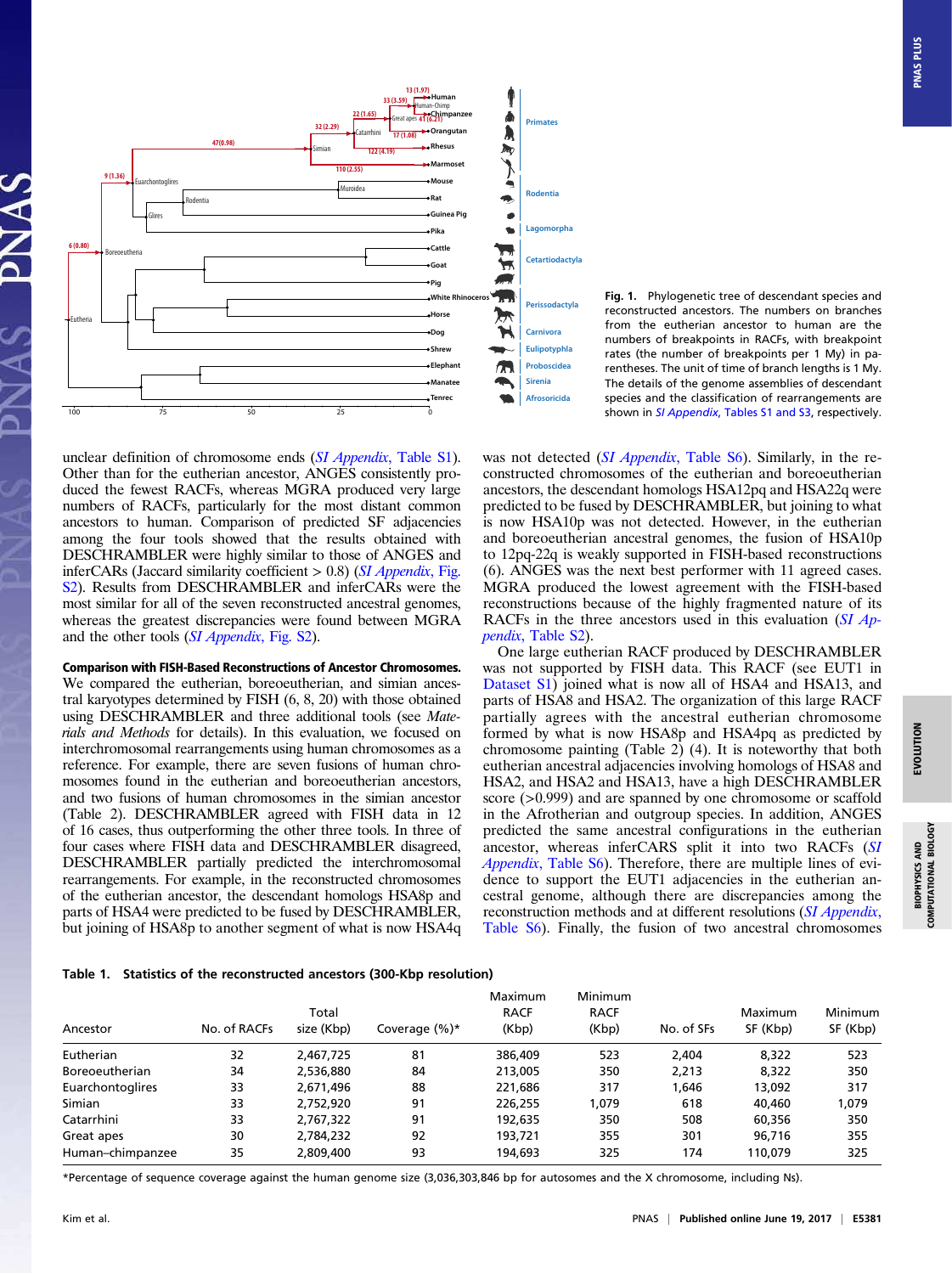| Ancestor       | Interchromosomal event* | <b>DESCHRAMBLER</b> | ANGES          | inferCARs | <b>MGRA</b> |
|----------------|-------------------------|---------------------|----------------|-----------|-------------|
| Eutherian      | 4q-8p-4pq               |                     |                |           |             |
|                | $3 - 21$                | $^{+}$              | $\overline{+}$ | $^{+}$    |             |
|                | $14 - 15$               |                     | $^{+}$         |           |             |
|                | 10p-12pq-22q            |                     |                |           |             |
|                | $16q-19q$               | $^{+}$              | $+$            | $^{+}$    |             |
|                | $16p-7a$                | $^{+}$              |                | $^{+}$    |             |
|                | $12q-22q$               | $^{+}$              | $^{+}$         | $^{+}$    | $^{+}$      |
| Boreoeutherian | $4 - 8p$                | $^{+}$              | $^{+}$         | $^{+}$    | $^{+}$      |
|                | $3 - 21$                | $^{+}$              | $+$            | $^{+}$    |             |
|                | $14 - 15$               | $^{+}$              | $+$            | $^{+}$    |             |
|                | 10p-12pq-22q            |                     |                |           |             |
|                | $16q-19q$               | $^{+}$              | $^{+}$         |           |             |
|                | $16p-7a$                | $^{+}$              |                | $^{+}$    |             |
|                | $12q-22q$               | $^{+}$              | $+$            | $^{+}$    | $^{+}$      |
| Simian         | $3 - 21$                | $^{+}$              | $+$            | $^{+}$    |             |
|                | $14 - 15$               | $^{+}$              | $^{+}$         |           | $^{+}$      |
|                | Consistent              | 12                  | 11             | 10        | 4           |
|                | Inconsistent            | 4                   | 5              | 6         | 12          |

Table 2. Comparisons of computationally reconstructed ancestral chromosomes with reconstructions made using Zoo-FISH or BAC-FISH

Chromosome fusions are indicated with a hyphen between chromosomes. A plus sign denotes that the fusion of chromosomes was detected in the ancestral genome. A minus sign denotes that the fusion of chromosomes was not detected in the ancestral genome. Sources of FISH data used for the comparisons: eutherian (8), boreoeutherian (6), and simian (20) reconstructed ancestral chromosome. "+" indicates that the adjacency detected by FISH was also detected by the algorithm. "−" indicates that the adjacency detected by FISH was not detected by the algorithm.

\*Numbers represent human chromosome numbers, and "p" and "q" indicate the p-arm and q-arm, respectively. If a chromosome fragment does not perfectly match to the p- or q-arm, a letter is used based the order of the fragment on the chromosome.

homologous to HSA7 was predicted by bacterial artificial chromosome (BAC)-FISH to occur in the ancestral catarrhini genome (20), whereas DESCHRAMBLER placed it in the simian ancestor. High-confidence FISH-based chromosomal configurations in each ancestor were incorporated into the final reconstruction of ancestral genomes predicted by DESCHRAMBLER (Materials and Methods and [Dataset S1](http://www.pnas.org/lookup/suppl/doi:10.1073/pnas.1702012114/-/DCSupplemental/pnas.1702012114.sd01.xlsx); see also [Dataset S2](http://www.pnas.org/lookup/suppl/doi:10.1073/pnas.1702012114/-/DCSupplemental/pnas.1702012114.sd02.xlsx) for the number of bases and fraction of reconstructed ancestral, descendant, and outgroup genomes found in fully conserved eutherian ancestor chromosomes and those affected only by intrachromosomal rearrangements of eutherian ancestor chromosomes, and [Dataset S3](http://www.pnas.org/lookup/suppl/doi:10.1073/pnas.1702012114/-/DCSupplemental/pnas.1702012114.sd03.xlsx) for mapping between original scaffold identifiers of an extant species with a scaffold assembly and new identifiers used in the Evolution Highway comparative chromosome browser).

Evolutionary Breakpoints and Chromosome Rearrangements. At 300-Kbp resolution, we detected 162 chromosomal breakpoints that occurred during 105 My of mammalian evolution, from the eutherian ancestor's genome to the human genome (Fig. 1 and [SI Appendix](http://www.pnas.org/lookup/suppl/doi:10.1073/pnas.1702012114/-/DCSupplemental/pnas.1702012114.sapp.pdf), Table S3). Six breakpoints occurred on the branch from eutheria to boreoeutheria, which correspond to three fissions, one inversion, and one complex rearrangement. There were nine breakpoints in the euarchontoglires ancestor's genome in comparison with the boreoeutherian ancestor's genome, resulting in one fusion, two fissions, three inversions, and two complex rearrangements. The number of rearrangements increased during evolution from the euarchontoglires ancestor to the more recent ancestors. Among them, the largest number of rearrangements ( $n = 38$ ) occurred from the euarchontoglires ancestor to the simian ancestor, producing 47 evolutionary breakpoints. Mostly inversions and complex rearrangements were observed during the evolution of the eutherian ancestor to human, whereas fusions and fissions were less prevalent.

We next examined the number of chromosome breakpoints in terms of divergence time from common ancestors ([SI Appendix](http://www.pnas.org/lookup/suppl/doi:10.1073/pnas.1702012114/-/DCSupplemental/pnas.1702012114.sapp.pdf), [Tables S3](http://www.pnas.org/lookup/suppl/doi:10.1073/pnas.1702012114/-/DCSupplemental/pnas.1702012114.sapp.pdf)–[S5\)](http://www.pnas.org/lookup/suppl/doi:10.1073/pnas.1702012114/-/DCSupplemental/pnas.1702012114.sapp.pdf). At 300-Kbp resolution, the lowest breakage rate was 0.80/My, occurring from the eutherian ancestor to the boreoeutherian ancestor [false-discovery rate (FDR)  $P < 0.05$ ]. The breakage rate was lower on the branch from the euarchontoglires ancestor to the simian ancestor (0.98/My, FDR  $P < 0.05$ ), and higher on the branch from the common ancestor of great apes to the common ancestor of human and chimpanzee (3.59/My, FDR  $P < 0.10$ ). During the evolution of primate ancestors to extant primate genomes, breakage rates in the lineages leading to rhesus and chimpanzee were significantly higher than along other branches (4.19/My, FDR  $P < 0.05$ , and 6.21/My, FDR  $P < 0.05$ , respectively) and was lower in the lineage leading to orangutan (1.08/My, FDR  $P < 0.05$ ). We then compared the results obtained at 300-Kbp resolution with those obtained at 500-Kbp resolution ([SI Appendix](http://www.pnas.org/lookup/suppl/doi:10.1073/pnas.1702012114/-/DCSupplemental/pnas.1702012114.sapp.pdf), [Tables S4 and S5\)](http://www.pnas.org/lookup/suppl/doi:10.1073/pnas.1702012114/-/DCSupplemental/pnas.1702012114.sapp.pdf). Although breakage rates were consistently lower at 500-Kbp resolution, levels of statistical significance were consistent for all comparisons except for orangutan.

We then investigated possible causes of the differences in chromosome breakage rates at 300- and 500-Kbp resolution. The number of SFs below the 500- and 300-Kbp thresholds were compared by counting the number of SFs at 300-Kbp resolution corresponding to each branch and then correlating these results with the amount of breakpoint increase (*[SI Appendix](http://www.pnas.org/lookup/suppl/doi:10.1073/pnas.1702012114/-/DCSupplemental/pnas.1702012114.sapp.pdf)*, [Fig. S3\)](http://www.pnas.org/lookup/suppl/doi:10.1073/pnas.1702012114/-/DCSupplemental/pnas.1702012114.sapp.pdf). There was a high linear correlation between the two measures in terms of both the absolute number and the fraction of small SFs. Thus, the increase in breakpoints was mostly attributed to smaller scale rearrangements between 300 and 500 Kbp because inversions and complex rearrangements were observed in higher numbers at 300-Kbp resolution ([SI Appendix](http://www.pnas.org/lookup/suppl/doi:10.1073/pnas.1702012114/-/DCSupplemental/pnas.1702012114.sapp.pdf), Tables [S3 and S4](http://www.pnas.org/lookup/suppl/doi:10.1073/pnas.1702012114/-/DCSupplemental/pnas.1702012114.sapp.pdf)).

Evolutionary History of the Eutherian Ancestor's Genome. A complete summary of the evolutionary history of each reconstructed ancestral eutherian chromosome is presented in Fig. 2, [SI Appendix](http://www.pnas.org/lookup/suppl/doi:10.1073/pnas.1702012114/-/DCSupplemental/pnas.1702012114.sapp.pdf), [Supplementary Text](http://www.pnas.org/lookup/suppl/doi:10.1073/pnas.1702012114/-/DCSupplemental/pnas.1702012114.sapp.pdf), and [Dataset S4](http://www.pnas.org/lookup/suppl/doi:10.1073/pnas.1702012114/-/DCSupplemental/pnas.1702012114.sd04.pdf). An integrated summary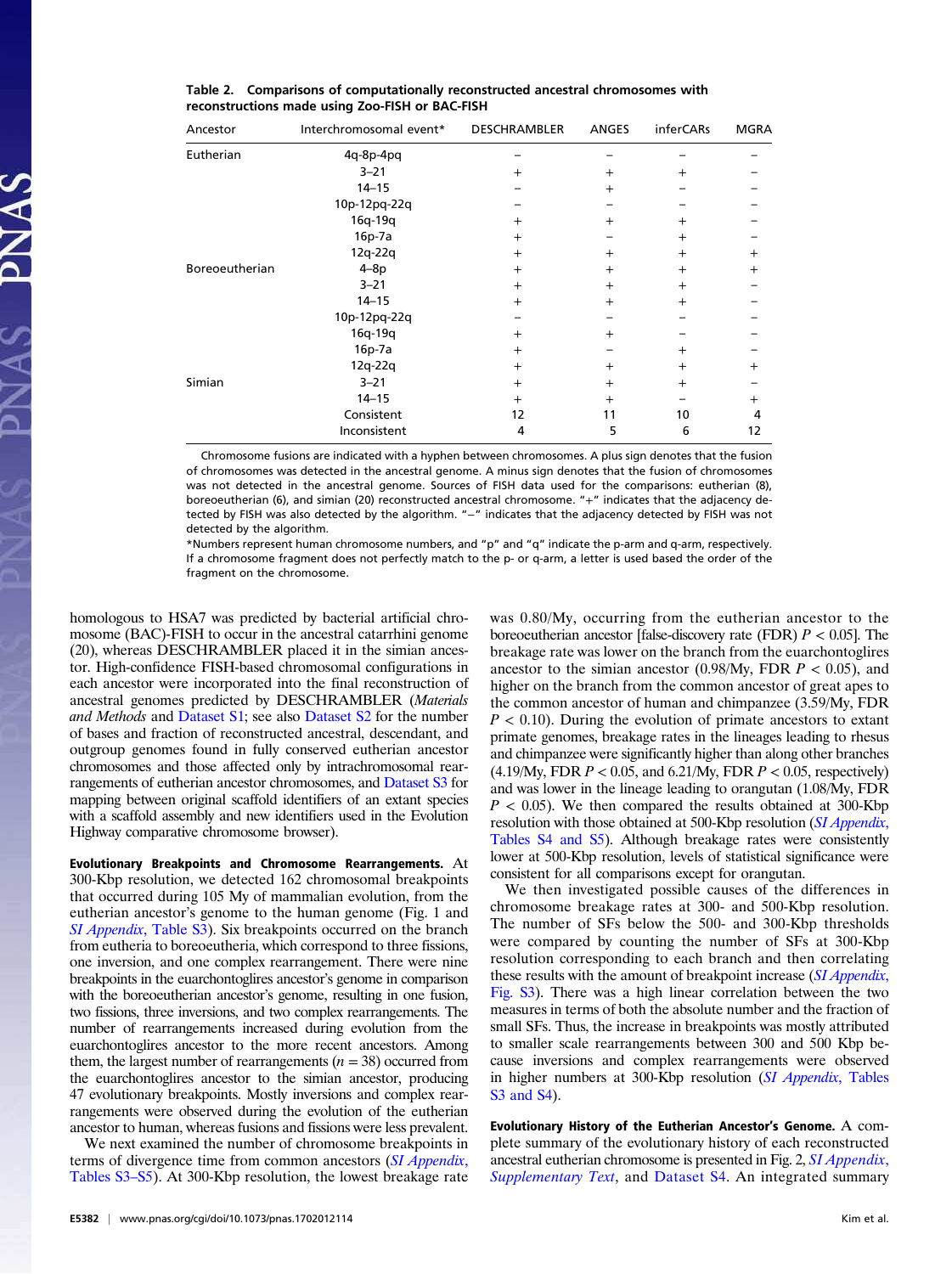

Fig. 2. Summary visualization of rearrangements of ancestral eutherian chromosomes in chromosomes of reconstructed descendant ancestors, and extant descendant and outgroup species. Solid red-brown blocks indicate eutherian chromosomes that were maintained as a single synteny block, with shades of the color indicating the fraction of the chromosome affected by intrachromosomal rearrangements (lightest shade is most affected). Split blocks demarcate eutherian chromosomes that were also affected by interchromosomal rearrangements: that is, fissions and translocations. Shades of green in split blocks indicate the fraction of an ancestral chromosome affected by translocations or fissions (lightest shade is most affected), and the shades of red-brown indicate the fraction of eutherian chromosomes affected by intrachromosomal rearrangements measured and summed for all SFs. The heatmap shows the color shades used to represent different fractions of outgroup, descendant ancestors' and extant species chromosomes affected by interchromosomal (shades of green) or intrachromosomal (shades of brown-red) rearrangements. Because of undefined positions of ancestral centromeres, the intrachromosomal rearrangements are measured relative to the prevailing orientation of SFs within each outgroup or descendant chromosome and therefore the fraction of intrachromosomal rearrangements cannot exceed 50%. As it follows from the heatmap, dark shades indicate high level of conservation with the ancestral chromosome and light shades of the same color indicate high level of rearrangements. BOR, boreoeutherian ancestor; CAT, catarrhini ancestor; EUA, euarchontoglires ancestor; EUT, eutherian ancestor; GAP, great apes ancestor; HUC, human–chimp ancestor; SIM, simian ancestor.

of results with emphasis on chromosome rearrangements in the lineage leading to human is presented below.

Comparative analysis of reconstructed chromosomes of the eutherian ancestor revealed that a majority were highly stable in both the boreoeutherian and euarchontoglires ancestral genomes (Fig. 2 and [Dataset S4](http://www.pnas.org/lookup/suppl/doi:10.1073/pnas.1702012114/-/DCSupplemental/pnas.1702012114.sd04.pdf)). The exceptions to this pattern were the descendant homologs of EUT1 and EUT6, which were separated by fission into three and two chromosomes, respectively, in the boreoeutherian ancestor's genome. Another exception was the descendant homolog of EUT13, which gained an ∼10-Mbp

inversion in the boreoeutherian ancestor. The descendant homolog of EUT18 gained large inversions in the euarchontoglires ancestor's genome but was maintained as a single chromosome [\(Dataset S4\)](http://www.pnas.org/lookup/suppl/doi:10.1073/pnas.1702012114/-/DCSupplemental/pnas.1702012114.sd04.pdf).

In the reconstructed simian ancestor's genome, 15 of 21 eutherian ancestor chromosomes were conserved as a single chromosome, of which 5 underwent intrachromosomal rearrangements (Fig. 2). Among the 15 conserved full-chromosome syntenies, 13 were conserved as single chromosomes or chromosome blocks within larger chromosomes in human, chimpanzee, and orangutan, the largest number for any extant species. Two descendant homologs of eutherian ancestor chromosomes with synteny conserved in the simian ancestor's genome underwent interchromosomal rearrangements later in the primate lineage; EUT2 (a fission in the catarrhini ancestor) and EUT7 (a fission in the ancestor of great apes) [\(Dataset S4](http://www.pnas.org/lookup/suppl/doi:10.1073/pnas.1702012114/-/DCSupplemental/pnas.1702012114.sd04.pdf)). In comparison, 12 eutherian ancestor chromosomes have homologs in pig with completely conserved synteny, the greatest number for any extant nonprimate species in our analysis; however, 11 of these underwent intrachromosomal rearrangements. The species with the fewest conserved chromosomes relative to the eutherian ancestor was mouse, with three.

No additional rearrangements in evolutionary stable eutherian ancestor chromosomes (i.e., those without internal rearrangements) were introduced in the reconstructed catarrhini ancestor genome compared with the simian ancestor. However, three descendant homologous chromosomes of the eutherian ancestor (EUT8, EUT9, and EUT17) underwent lineage-specific complex rearrangements in the human–chimpanzee ancestor (Fig. 2 and [Dataset S4](http://www.pnas.org/lookup/suppl/doi:10.1073/pnas.1702012114/-/DCSupplemental/pnas.1702012114.sd04.pdf)). We found six eutherian ancestral chromosomes (EUT4, EUT5, EUT12, EUT14, EUT20, and EUTX) that had no interchromosomal or intrachromosomal rearrangements during ∼98.4 My of evolution until the common ancestor of human and chimpanzee (Fig. 2 and [Dataset S4\)](http://www.pnas.org/lookup/suppl/doi:10.1073/pnas.1702012114/-/DCSupplemental/pnas.1702012114.sd04.pdf). Among all extant species studied, orangutan was found to have the largest number of chromosomes  $(n = 8)$  that were completely conserved in SF order and orientation compared with homologs in the eutherian ancestor. In the human lineage, the descendant homolog of EUT14 underwent a large (∼12-Mbp) inversion (Fig. 3), whereas in chimpanzee its structure follows the ancestral eutherian configuration.

The largest number of intrachromosomal rearrangements in the primate lineage occurred in the evolution of EUT15 (Fig. 3), with the majority of these events dating to the simian ancestor, and additional rearrangements occurring later in the catarrhini and in the human–chimpanzee ancestor's genomes. Both the human and chimpanzee genomes exhibit additional rearrangements in the descendant homologs of EUT15 (HSA17 and PTR17, respectively). In contrast, EUT15 was found completely conserved in the mouse and horse genomes (Fig. 3), whereas the cattle and goat genomes contained just one large inversion in their descendant homologs of EUT15.

Although EUTX was highly conserved among primates, artiodactyl species had significant numbers of X chromosome inversions, whereas the order and orientation of EUTX SFs in horse (a perissodactyl) were conserved. There are small inversions and interchromosomal rearrangements observed in the X chromosomes of murid rodents, dog (a carnivore), cattle, and other lineages, but assembly errors cannot be ruled out as causing at least some of these apparent rearrangements.

Overall, 537.5 Mbp of the reconstructed eutherian ancestor's genome (21.8% of total eutherian genome size) lack both interchromosomal and intrachromosomal rearrangements, and an additional 798.5 Mbp (32.4% of total genome size) of the eutherian ancestor chromosomes had intrachromosomal but no detectable interchromosomal events during evolution to the human genome [\(Dataset S2](http://www.pnas.org/lookup/suppl/doi:10.1073/pnas.1702012114/-/DCSupplemental/pnas.1702012114.sd02.xlsx)). The remaining 45.8% was found in reconstructed eutherian chromosomes that underwent intrachromosomal and interchromosomal rearrangements. This compares to 3.8% and 2.6% maximum eutherian ancestor genome coverage observed for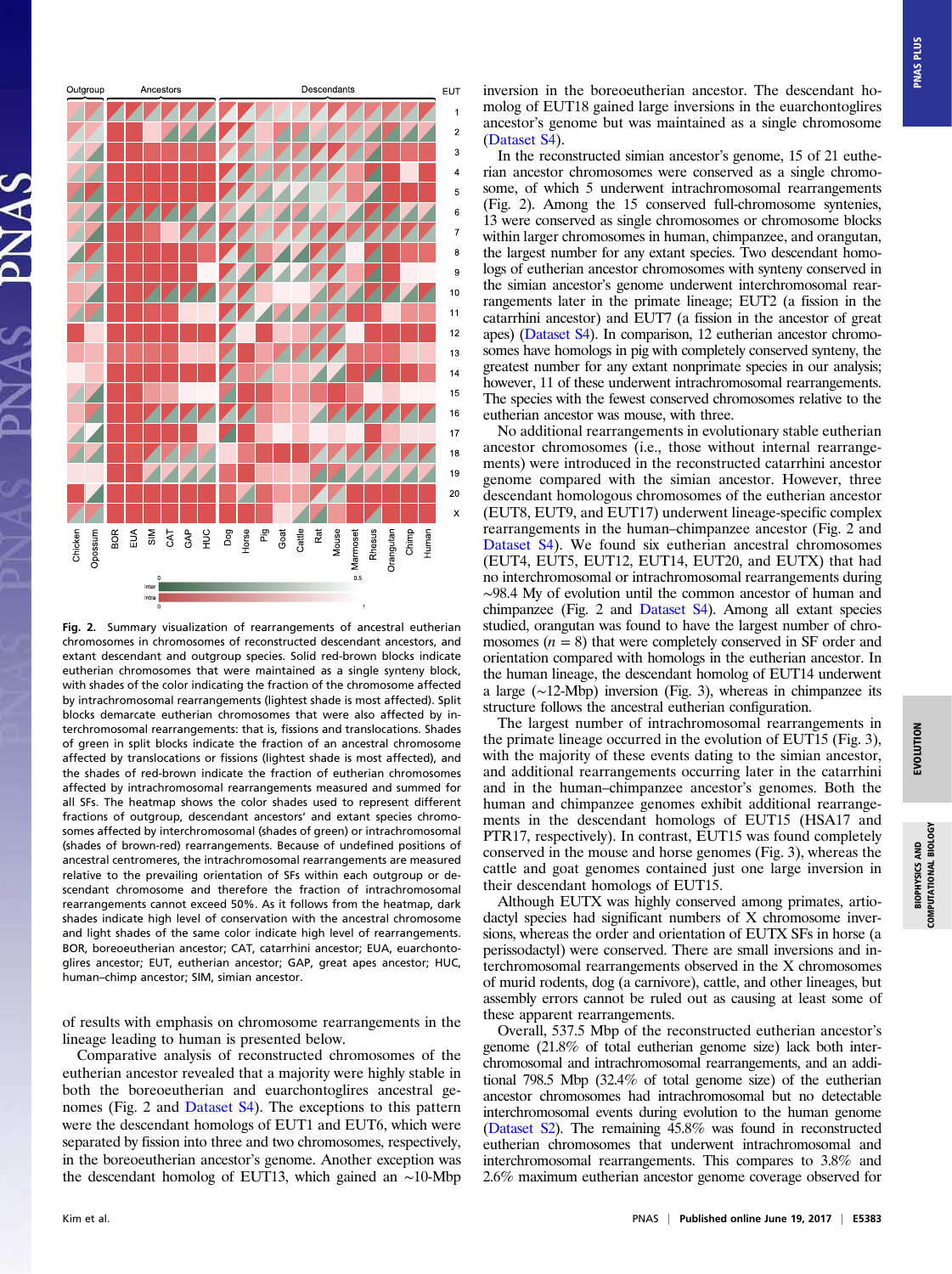

Fig. 3. Two examples of eutherian ancestor chromosomes with dramatically different evolutionary histories in the primate lineage. Order and orientation of SFs overlaid on the reconstructed eutherian ancestor chromosomes are visualized using the Evolution Highway comparative chromosome browser ([eh-demo.](http://eh-demo.ncsa.illinois.edu/ancestors/) [ncsa.illinois.edu/ancestors/](http://eh-demo.ncsa.illinois.edu/ancestors/)). The eutherian chromosome number and its total length are given at the top of each ideogram. Only the main fragment of EUT15 (EUT15a) is shown for this comparison. Blue and pink colors represent orientation of blocks relative to the reference, with blue indicating the same orientation, and pink indicating the opposite orientation. Pink does not always indicate an inversion because the orientation of RACFs is randomly chosen during the reconstruction. Also, as in the case of dog for EUT14, numbering of nucleotides may begin from the opposite end of the chromosome. The number within each block represents a chromosome of a reconstructed ancestor ([Dataset S1](http://www.pnas.org/lookup/suppl/doi:10.1073/pnas.1702012114/-/DCSupplemental/pnas.1702012114.sd01.xlsx)) or an extant species; a letter indicates a fragment of the chromosome. Adjacency scores computed with DESCHRAMBLER are shown in the right-most tracks. Letter codes of reconstructed ancestors are the same as given in the legend of Fig. 2. Only extant species with full chromosome-scale assemblies are shown. BOR, boreoeutherian ancestor; CAT, catarrhini ancestor; EUA, euarchontoglires ancestor; GAP, great apes ancestor; HUC, human–chimp ancestor; SIM, simian ancestor.

chromosomes with no interchromosomal or intrachromosomal rearrangements, and 36.5% and 7.0% maximum coverage for intrachromosomal-only rearrangements in artiodactyl and murid genomes, respectively ([Dataset S2\)](http://www.pnas.org/lookup/suppl/doi:10.1073/pnas.1702012114/-/DCSupplemental/pnas.1702012114.sd02.xlsx). Thus, compared with the reconstructed eutherian genome, the primate lineage tends to have a larger fraction of genomes in unrearranged SFs compared with other eutherian lineages.

Unassigned RACFs. DESCHRAMBLER produced two small chromosomal fragments, Un29 (1 Mbp) and Un30 (0.5 Mbp) that were not joined to any reconstructed chromosomes in the eutherian ancestor genome ([Dataset S4\)](http://www.pnas.org/lookup/suppl/doi:10.1073/pnas.1702012114/-/DCSupplemental/pnas.1702012114.sd04.pdf). These fragments must have been produced by multiple independent rearrangements [i.e., reuse breakpoints (11)] in several mammalian clades. It is likely that in the lineage leading to primates these fragments were adjacent and located at the telomeric region of the EUT1 homolog. In the simian and later in the catarrhini ancestral genomes, several inversions separated Un29 and Un30, which are found about 10-Mbp apart on HSA1. Thus, independent chromosomal rearrangements apparently reorganized these fragments in artiodactyl, rodent, and perissodactyl lineages, indicating that these RACFs are bounded by highly dynamic intervals in eutherian chromosomes.

### **Discussion**

Chromosomes of seven ancestral genomes along the 98.4 My lineage, from the ancestor of all placental mammals to the common ancestor of humans and chimpanzees, were reconstructed using the DESCHRAMBLER algorithm. Seven of the extant species had subchromosomal, scaffold-level assemblies that were effectively used by DESCHRAMBLER to reconstruct ancestral chromosome fragments and to identify lineage-specific

chromosome breakpoints. The reconstructions were made using genomes of extant species from 10 of 19 orders of eutherian mammals representing the Laurasiatheria, Afrotheria, and Euarchontoglires superorders. Although Xenarthra was not represented, species from three superorders permitted reconstruction of the eutherian, boreoeutherian, and euarchontoglires ancestor's chromosomes at high resolution compared with the earlier FISHbased reconstructions (6, 8, 20). The ancestral reconstructions far surpassed the quality of previous map and sequence-based reconstructions in terms of the number of descendant species included, coverage of ancestor genomes relative to the human genome, and the number of ancestors in the evolutionary path to the human genome (3, 4), thus providing novel insights into eutherian and primate genome evolution.

The choice of a reference genome is critical for the completeness of chromosome reconstructions because the reference is used as a backbone to find orthologous chromosomal regions in different species using whole-genome sequence alignment, and to construct SFs that are shared between species. It is noteworthy that our reconstruction algorithm itself does not bias toward any descendant genome, but the reference genome has an impact on the SFs that are used for the reconstruction. The human genome was used as a reference because it is considered to have the highest quality assembly among the mammals, and because all ancestors targeted for genome reconstruction were ancestral to human. In addition, assembly quality is also important for overall accuracy and completeness of the SFs. To reduce the complications in reconstruction introduced by extensively fragmented genome assemblies and misalignments, we selected species with assemblies that have N50 scaffold size > 14 Mbp and that could be aligned against more than 80% of the reference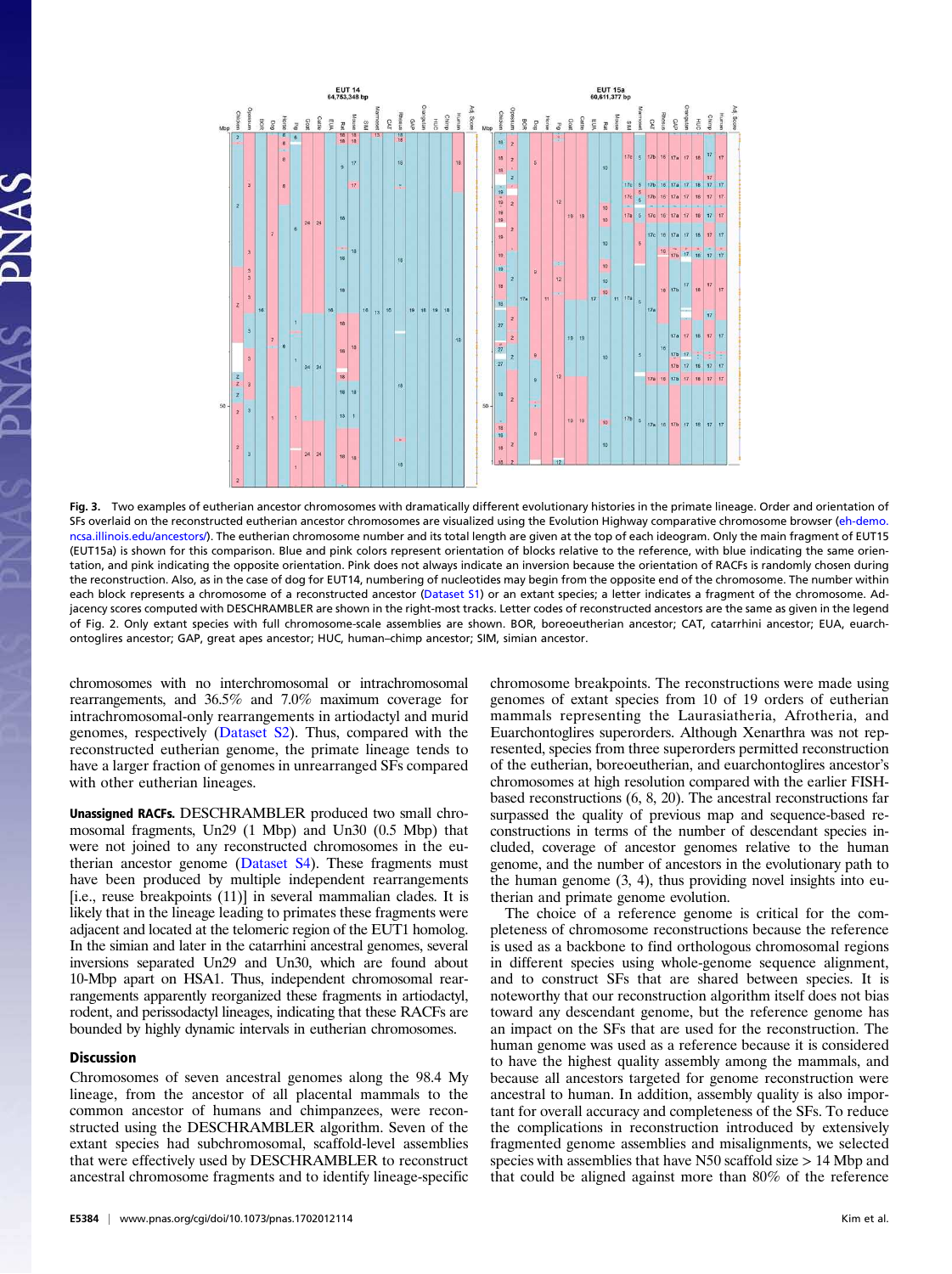human genome. Because we only used one reference genome in the present work for defining SFs, it is possible that some ancestral sequences that are not present in the human genome were omitted in the reconstructions. It would be useful to develop SF construction methods that consider multiple reference genomes, similar to what has been done for bacterial genomes (21). In addition, recent developments in long-read sequencing technologies (22), genome scaffolding (23–25), and comparative and integrative mapping (19, 26) produce higher quality assem-

blies that approach whole chromosomes. These methods are now cost-effective relative to creating high-density BAC maps, linkage maps, and radiation hybrid maps (12), and will be useful for providing higher-quality SFs that may greatly facilitate the understanding of chromosome evolution using ancestral genome reconstruction methods. For ancestral genome reconstruction, DESCHRAMBLER

takes into account clade-specific or species-specific insertions and deletions. If the SFs are constructed by requiring orthologous chromosomal regions from all descendant species, the genome of their common ancestor would not be well covered, especially when the genomes of the descendant species are highly diverged or the assemblies are incomplete. To address this issue, SFs were created without the above constraint of the inclusion of all orthologous genomic regions. Instead, all possible SFs were first created with a different number of genomic regions of descendant species, and then candidate SFs for each target ancestor were chosen by a parsimony algorithm based on the presence and absence of orthologous genomic regions in each descendant species. To take advantage of these new SFs, the reconstruction algorithm must be able to use them. Most existing algorithms, such as ANGES, inferCARs, and MGRA, were developed using the assumption of strict constraint on orthologous regions in SFs that orthologous regions from all descendant species must exist in an SF. However, DESCHRAMBLER is more flexible in using SFs when some of the species have deletions of genomic regions or there is missing data. This is one of the reasons why DESCHRAMBLER outperformed other existing tools in the reconstruction of the oldest (eutherian) ancestor.

After incorporating high-confidence FISH-based chromosomal configurations in each ancestor, we deduced an ancestral eutherian karyotype having  $2n = 44$  chromosomes (assuming a separate Y chromosome). This number is lower than FISHbased inferences of  $2n = 46 (5, 6, 8, 27, 28)$ , and is because of the reconstructed EUT1 (ascendant homolog of HSA13, HSA2, HSA4, and HSA8) and EUT6 (partially homologous to HSA7 and HSA10). Our results are in agreement with previous studies that used FISH-based and sequenced-based methods to deduce the ancestral boreoeutherian karyotype to have  $2n = 46$  chromosomes (3, 5, 6, 27, 28). We also deduced an ancestral catarrhini karyotype of  $2n = 46$ , an ancestral great apes karyotype of  $2n = 48$ , and  $2n = 48$  for the human–chimpanzee ancestor, which all agree with results from chromosome painting and BAC-FISH experiments (20, 28).

The major differences with FISH-based ancestral karyotype reconstructions for eutherian and boreoetherian karyotypes likely result from the incomplete set of mammalian orders included in our reconstruction dataset. For example, the lack of Xenarthra could cause DESCHRAMBLER to put a higher weight on the adjacencies observed in tenrec and outgroup genomes to reconstruct EUT1. Taking in to account the atypical outgroup mammalian opossum karyotype with  $2n = 12$ , we cannot exclude the possibility that some of the adjacencies reconstructed by DESCHRAMBLER were introduced because of recurrent rearrangements formed in some ingroup and outgroup genomes. On the other hand, well-established ancestral adjacencies that were missed by DESCHRAMBLER (e.g., the HSA14-HSA15 fusion in eutherian RACFs) could result from inclusion of some highly rearranged ingroup genomes. Future ancestral karyotype reconstructions built with DESCHRAMBLER will highly benefit from inclusion of representative species of the nine mammalian orders not included in this work and additional sampling within previously studied taxa. The advantage of additional sampling is demonstrated by the results obtained with primate genomes.

In the simian ancestor (the ancestor of Old World and New World monkeys), we reconstructed an ancestral karyotype with  $2n = 46$  chromosomes. This number is lower than obtained with FISH-based methods, which inferred  $2n = 48 (5, 28)$  or  $2n = 50$ (20). The main differences are SIM7 (homolog to HSA7) and SIM10 (homolog to HSA10), where DESCHRAMBLER created one ancestral chromosome for each chromosome, whereas FISH data consistently supported reconstruction of HSA7 and HSA10 each into two fragments (5, 20, 28). In summary, the diploid numbers of ancestor genomes deduced by DESCHRAMBLER were very similar to the results of previous reconstructions. Additional high-quality genome assemblies will help to resolve remaining discrepancies.

We have demonstrated that each eutherian chromosome has a unique evolutionary history in the different mammalian lineages, and that many ancestral eutherian chromosomes were stable in descendant lineages, with relatively few large-scale rearrangements in the ancestral genomes leading to human. Among the primate species included in the analysis, more than 100 putative breakpoints were detected during evolution from the simian ancestor to marmoset, and from the catarrhini ancestor to rhesus ([SI Appendix](http://www.pnas.org/lookup/suppl/doi:10.1073/pnas.1702012114/-/DCSupplemental/pnas.1702012114.sapp.pdf), Table S5), thus indicating an accelerated rate of evolution in these nonhuman primates during the past 43 My (see below). Although the time from the great ape ancestor to the common ancestor of human and chimpanzee has a relatively short branch length (9.2 My), there were 14 inversions and 10 complex rearrangements (i.e., a combination of inversions and putative transpositions) assigned to that branch, which also gives the highest breakpoint rate on that particular lineage. For comparison, we looked at the breakpoint rates from these ancestral nodes along the lineages to other nonhuman descendant species. We found that the branch from the great ape ancestor to orangutan has the lowest breakpoint rate (1.08/My) compared with other branches ([SI Appendix](http://www.pnas.org/lookup/suppl/doi:10.1073/pnas.1702012114/-/DCSupplemental/pnas.1702012114.sapp.pdf), Table S5), and the result was consistent when we used 500 Kbp as the SF resolution. This finding suggests an overall higher chromosomal rearrangement rate on the branch from the great ape ancestor to the ancestor of human and chimpanzee, but a much slower rate from the great ape ancestor to orangutan. In addition, our results refined the previously reported comparison between the orangutan genome and human–chimpanzee ancestor (29), where 40 rearrangement events were identified at 100-Kbp resolution. Regardless of varying rates of rearrangements within different primate lineages, comparison with other mammalian orders included in this work indicates that the primate ancestor and several descendant species' genomes contain the largest fraction of descendant homologs of eutherian ancestor chromosomes either totally conserved or affected by intrachromosomal rearrangements only. This finding suggests that the small insectivorous and scansorial common ancestor of all existing placental mammals (30) had chromosome structures highly resembling those of some contemporary primates (e.g., orangutan and human).

The breakpoint rate in the lineage leading to chimpanzee was almost threefold higher than in the lineage leading to human at 300-Kbp resolution (6.21/My and 1.97/My, respectively), and more than fourfold greater at 500-Kbp resolution ([SI Appendix](http://www.pnas.org/lookup/suppl/doi:10.1073/pnas.1702012114/-/DCSupplemental/pnas.1702012114.sapp.pdf), [Tables S3](http://www.pnas.org/lookup/suppl/doi:10.1073/pnas.1702012114/-/DCSupplemental/pnas.1702012114.sapp.pdf)–[S5\)](http://www.pnas.org/lookup/suppl/doi:10.1073/pnas.1702012114/-/DCSupplemental/pnas.1702012114.sapp.pdf). These results indicate true differences in the rate of chromosome evolution in the lineages leading to humans and chimpanzees. Interestingly, the number and the rate of breakpoints in orangutan chromosomes remained constant for the two breakpoint resolutions, indicating few if any rearrangements that are in the 300- to 500-Kbp range in this species. On the basis of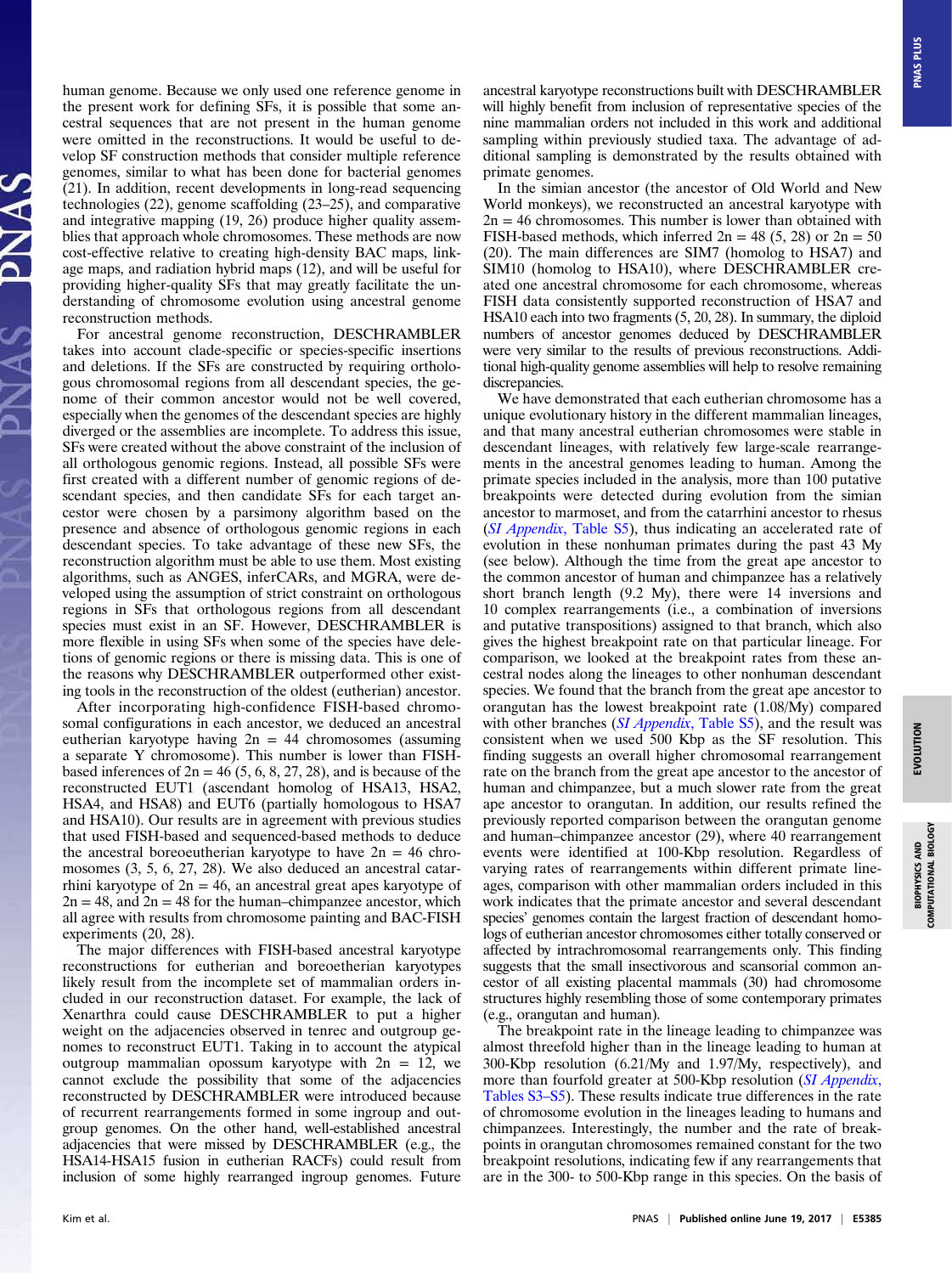the above analyses we recommend that  $\geq$ 300-Kbp resolution be used to analyze chromosomal rearrangements that affect the synteny and order of homologous sequences to avoid most false breakpoints introduced by assembly errors, as well as segmental duplications and copy number variants. However, the use of multiple breakpoint resolutions can be advantageous when the goal is to draw more accurate and comprehensive conclusions from many descendant species to reveal the interplay between large-scale rearrangements and finer-resolution genomic changes (including duplications). Therefore, there should be additional efforts to enhance reconstruction algorithms to effectively aggregate results at different resolutions of breakpoint intervals.

The analysis of chromosome evolutionary breakpoint rates yielded results that are generally consistent with Murphy et al. (2), who found slow rates of chromosome evolution in mammals before the K–P boundary, which corresponds to the massive extinction event that led to the disappearance of the dinosaurs (except for birds) and the eventual rise of mammals. We also found an accelerated rate of chromosome rearrangements in primate ancestors, specifically along the branch leading to the common ancestor of humans and chimpanzees. The significance of these findings is unclear, but might be related to differences in genomic architecture, repetitive elements, and changes in the environment that are known to cause chromosome rearrangements (11). Assembly errors may also cause an increase in the apparent rate of rearrangements, and these must be excluded before drawing conclusions. One way to approach this problem is to compare breakpoint rates at different resolutions. Fewer breakpoints are expected at lower resolution, but the relative differences in rates should be stable. Consistent with this expectation, we found a linear correlation between the number of SFs <500 but >300 Kbp and the number of breakpoint differences at 300 and 500 Kbp (*[SI Appendix](http://www.pnas.org/lookup/suppl/doi:10.1073/pnas.1702012114/-/DCSupplemental/pnas.1702012114.sapp.pdf)*, Fig. S3). From additional analysis, we also observed that the small SFs contributed to creating rearrangements involving inversions and other complex rearrangements (SI Appendix[, Tables S3 and S4](http://www.pnas.org/lookup/suppl/doi:10.1073/pnas.1702012114/-/DCSupplemental/pnas.1702012114.sapp.pdf)). Breakpoints generated by rearrangements of these smaller SFs are either the footprint of bona fide structural rearrangements, or they may be artifacts produced by misassembled sequences. For example, previous studies revealed problems in the rheMac2 assembly version of the rhesus genome (31–33), which is one of the species showing a large discrepancy of the number and the rate of breakpoints at the two resolutions. Even though we used a more recent version of the rhesus genome (rheMac3), it is not clear whether all of the assembly problems in the previous version were completely fixed.

The reconstructed events of chromosome evolution in multiple ancestral genomes leading to human permitted assignment of breakpoints to different branches in the phylogeny. Such information can be useful for further analysis of the potential functional roles of chromosomal rearrangements in eutherian evolution. Earlier work reported an association between evolutionary breakpoints and gene functions that may contribute to lineage- and species-specific phenotypes (11, 34). More recently, such association analysis has been extended to understanding the relationship between chromosome rearrangements and noncoding function elements of the genome, such as open chromatin regions (18). In the present study, we found two small RACFs of the eutherian ancestor (Un29 and Un30) that were not assigned to specific ancestral chromosomes because of the fact that these two fragments were flanked by breakpoint regions with independent reuse in different eutherian lineages. If we examine the gene content within these EBRs using the human genome as a reference, we find them to contain multiple paralogs of zinc finger and olfactory receptor genes, which have been found previously to be enriched within EBRs (11, 35), are associated with adaptive evolution (36, 37), and may promote rearrangements by nonallelic homologous recombination (e.g., ref. 38).

Specifically, the fragment Un29 is flanked by zinc finger genes ZNF678 and pseudogene ZNF847P at one end, and three histone genes (HIST3H3, HIST3H2BB, HIST3H2A) at the other. Among the other 17 genes found within Un29 are several gene family members, including *WNT3A* and *WNT9A*. It has been shown that small changes in expression of WNT genes can result in a radical alteration of body plan (39). In the human genome, Un30 is flanked by three zinc finger genes (ZNF670, ZNF669, ZNF124), one additional zinc finger gene (ZNF496), and three olfactory receptor genes (OR2B11, OR2W5, OR2C3). Because chromosome rearrangements are known to affect regulation of gene expression (40), these data suggest that reuse of evolutionary breakpoint sites near this fragment in multiple clades could be a contributor to producing new variation in gene content and gene expression. With additional mammalian genomes being sequenced, our genome reconstruction approach has the potential to provide the foundation for a more comprehensive evolutionary analysis to improve understanding of the relationship between genome rearrangements, functional elements (both coding and noncoding), and adaptive traits.

Reconstruction of the chromosomes of seven descendant genomes, from the eutherian ancestor to human, is an excellent example of what can be achieved by applying similar analysis to other clades. The recent advances in long-read technology and scaffolding techniques will enable more rapid production of assemblies that are suitable for accurate identification of lineagespecific breakpoints, which are the basis for high-quality ancestral chromosome reconstructions. Thus, in the near future, it will be possible to reconstruct genomes at the key nodes of all mammalian lineages, and to explore the nature of chromosome rearrangements that occurred during more recent radiations. As previously shown, karyotypes, physical maps, and whole-genome sequences with precise locations of centromeres and telomeres also add important information for understanding chromosome evolution, and for understanding the relationship between chromosome rearrangements, EBRs, cancers, and inherited human diseases (2, 41). Together with improved tools for aligning, comparing, and visualizing large numbers of genomes, these new chromosome-scale assemblies will offer unparalleled opportunities to study the mechanisms and consequences of chromosome rearrangements that have occurred during mammalian evolution. With efforts such as those to sequence 10,000 vertebrate genomes (42), it will be possible to extend reconstructions deeper into evolutionary time, and thus provide a more detailed picture of chromosome evolution in other vertebrate classes. Ultimately, it should prove possible to determine the ancestral eukaryote chromosome organization, and to create a new chromosome nomenclature system that is based on evolutionary principles.

#### Materials and Methods

Data. The pairwise genome sequence alignments (chains and nets) among 21 genome assemblies using the human genome as reference were downloaded from the UCSC Genome Browser (43) or directly constructed by using an alignment pipeline based on lastz (44) with the chain/net utilities from the UCSC Genome Browser. The genomes used were: human (Homo sapiens, GRCh37/hg19), chimpanzee (Pan troglodytes, CSAC 2.1.4/panTro4), orangutan (Pongo pygmaeus abelii, WUGSC 2.0.2/ponAbe2), rhesus (Macaca mulatta, BGI CR\_1.0/rheMac3), marmoset (Callithrix jacchus, WUGSC 3.2/calJac3), mouse (Mus musculus, GRCm38/mm10), rat (Rattus norvegicus, RGSC 5.0/rn5), guinea pig (Cavia porcellus, Broad/cavPor3), pika (Ochotona princeps, OchPri3.0/ochPri3), cattle (Bos taurus, Baylor Btau\_4.6.1/bosTau7), goat (Capra hircus, CHIR\_1.0/capHir1), pig (Sus scrofa, SGSC Sscrofa 10.2/susScr3), white rhinoceros (Ceratotherium simum, CerSimSim1.0/cer-Sim1), horse (Equus caballus, Broad/equCab2), dog (Canis lupus familiaris, Broad CanFam3.1/canFam3), shrew (Sorex araneus, Broad/sorAra2), elephant (Loxodonta africana, Broad/loxAfr3), manatee (Trichechus manatus latirostris, Broad v1.0/triMan1), tenrec (Echinops telfairi, Broad/echTel2), opossum (Monodelphis domestica, Broad/monDom5), and chicken (Gallus gallus, ICGSC Gallus\_gallus-4.0/galGal4). The tree topology of these 21 species was based on the tree used to align 45 vertebrate genomes with human in the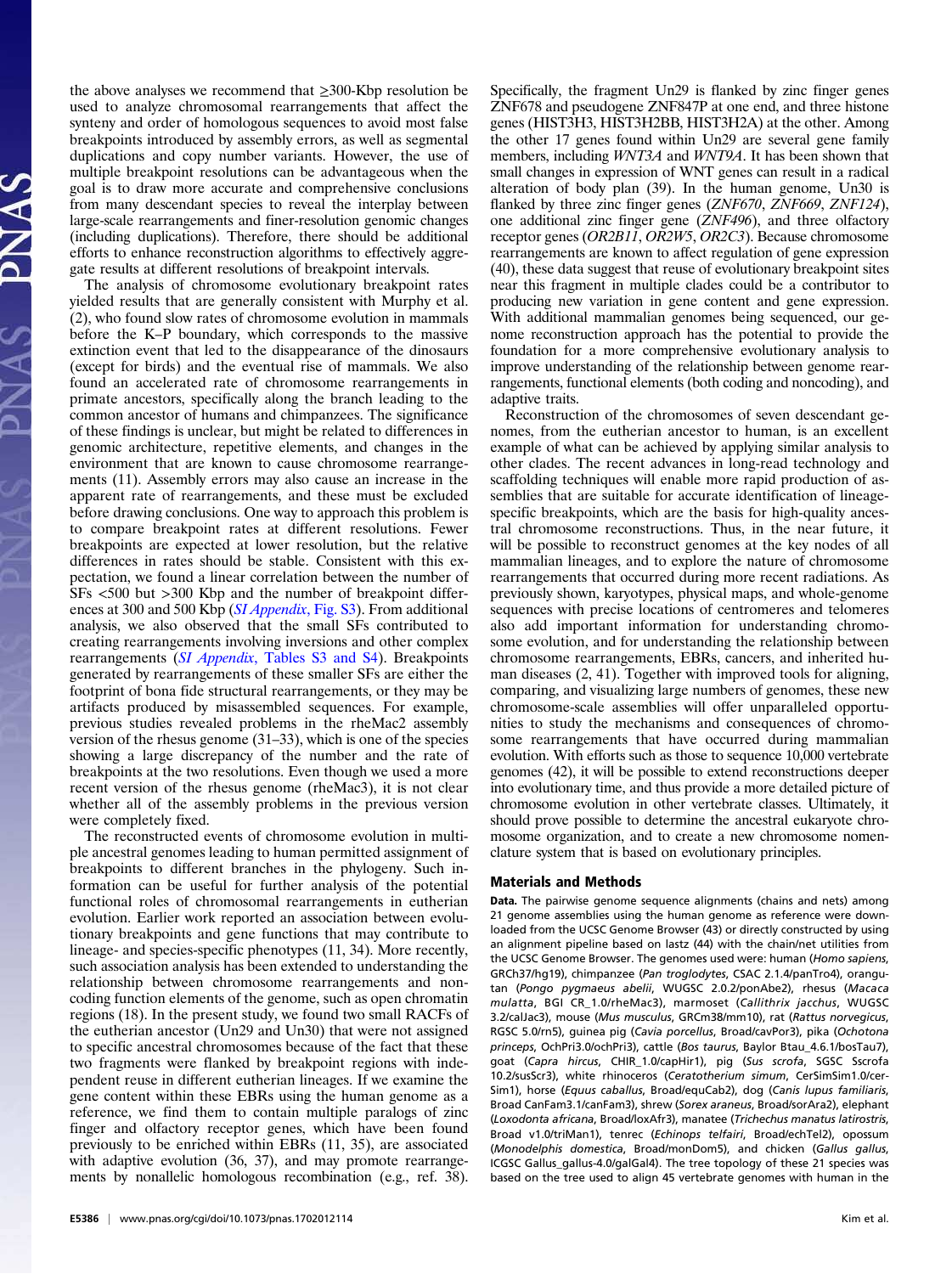The main criterion for choosing assemblies was to have the maximum representation of mammalian orders. We also used a cut-off of scaffold N50 >14 Mbp for fragmented assemblies, and a minimum of 80% coverage of pair-wise alignment to the human genome. These thresholds were established to: (i) maximize the coverage of the reconstructed ancestral karyotype, (ii) minimize the number of RACFs obtained, and (iii) reduce the chances of EBRs being found in between scaffolds. The cut-off date for a genome assembly to be included in the analysis was May 2014. At that time, the next assembly with the largest N50 after manatee ([SI Appendix](http://www.pnas.org/lookup/suppl/doi:10.1073/pnas.1702012114/-/DCSupplemental/pnas.1702012114.sapp.pdf), Table [S1\)](http://www.pnas.org/lookup/suppl/doi:10.1073/pnas.1702012114/-/DCSupplemental/pnas.1702012114.sapp.pdf) was for the hedgehog (N50 = 3.3 Mbp), which we found was too fragmented to produce reliable reconstruction results. Thus, the scaffold N50 threshold was chosen empirically.

Ancestral Genome Reconstruction Algorithm. We developed a method, called DESCHRAMBLER, to reconstruct the order and orientation of SFs in eutherian ancestral genomes. The workflow of the method is shown in [SI Appendix](http://www.pnas.org/lookup/suppl/doi:10.1073/pnas.1702012114/-/DCSupplemental/pnas.1702012114.sapp.pdf), Fig. [S1.](http://www.pnas.org/lookup/suppl/doi:10.1073/pnas.1702012114/-/DCSupplemental/pnas.1702012114.sapp.pdf) The algorithm starts with the construction of SFs. Using a chromosome evolution model-based probabilistic framework, DESCHRAMBLER computes the probabilities of pairs of SFs being adjacent in a target ancestor based on the order and orientation of SFs in descendant as well as outgroup species. The SFs and their degree of adjacency in the target ancestor are next represented as a graph, which is used to estimate the most likely paths of SFs. The paths represent the order and orientation of SFs in the target ancestor. DESCHRAMBLER does not generate the nucleotide sequence of a target ancestor as other reconstruction tools, such as ANGES (16), MGRA (15), and inferCARs (3). Breakpoint regions, which are genomic regions flanking SFs, are also not the part of reconstruction results. However, they can be easily extracted by using the coordinates of terminal nucleotides of SFs of individual species. Details of each step are presented below.

Construction of SFs. For each ingroup species, genomic blocks, which are matched to the nets of pairwise alignments with a reference, were mapped on reference genome sequences. The nets of length greater than a given threshold (resolution) were used, and colinear genomic blocks were merged together. After finishing this step for every ingroup species, the reference genome sequences together with the mapped genomic blocks of the other species were split at the boundaries where there were breaks in genomes of at least one species. Then aligned genomic blocks of outgroup species were added to each fragment, resulting in SFs. Not all SFs have genomic blocks from all ingroup species, and therefore not all SFs were used in reconstruction. The SFs were used in reconstruction if the genomic blocks in the SF were predicted to share a common ancestral block in a target ancestor by using a parsimony algorithm that minimizes the number of state changes in intermediate ancestors to account for the presence and absence of blocks in extant species. By convention, we use the term "syntenic fragment" rather than "homologous synteny block" throughout this paper because the former differentiates the use of fragmented assemblies from the chromosome-scale assemblies used in previous studies (4, 11).

Computation of SF Adjacency Probabilities in a Target Ancestor. Given input SFs, their order and orientation in each ingroup and outgroup species are collected, which are used as the SF adjacency information in extant species. The probabilities of pairs of these SFs being adjacent in a target ancestor are computed from their adjacencies in extant species based on the probabilistic framework used in the RACA algorithm (19). The basic idea of the probabilistic framework is to calculate the posterior probability of pairs of SFs  $b_i$ and  $b_i$  being adjacent in the target ancestor by multiplying two posterior probabilities:  $b_i$  precedes  $b_j$ , and  $b_j$  succeeds  $b_i$ . The two posterior probabilities were calculated by using the Felsenstein's algorithm for likelihood (45) and the extended Jukes-Cantor model for breakpoints (46). More details can be found in Kim et al. (19).

Prediction of the Order and Orientation of SFs in a Target Ancestor. The probabilities of SF adjacencies in a target ancestor are used to construct a SF graph  $G(V, E)$ , which is an undirected graph with a set of vertices V representing SFs, and a set of edges  $E$  connecting vertices whenever there is an adjacency probability between two vertices. Each SF is expressed by using two vertices representing the head and tail of a SF. This is required because one SF can be connected to either the head or tail of another SF. Each edge has a weight representing the probability of adjacency between two connected vertices, and the head and tail vertices of the same SF always have the highest probability, 1.0. From the constructed SF graph, a greedy algorithm is used to predict the order and orientation of SFs in the target ancestor by incrementally merging two adjacent SFs according to the descending order of their edge weights, which is followed by the construction of lists of adjacent SFs. All SF adjacencies with a probability >0 were used in the reconstruction for seven eutherian ancestors.

Refinement of Predicted SF Adjacencies. Weak SF adjacencies, which are (i) supported by just one ingroup species without any support from outgroup species or (ii) not supported by any ingroup species, are split. Then among the collection of lists of adjacent SFs, any two lists  $L_1(a_1, \ldots, a_n)$  and  $L_2(b_1, \ldots,$  $b<sub>m</sub>$ ), where the adjacency between two SFs  $a<sub>n</sub>$  and  $b<sub>1</sub>$  has a weight and is unambiguously supported by the parsimony algorithm by considering their adjacencies in descendant species, are merged to create a new list of adjacent SFs L<sub>12</sub>(a<sub>1</sub>, ..., a<sub>n</sub>, b<sub>1</sub>, ..., b<sub>m</sub>). This process repeats until no newer list of SFs is created. We note that  $L_1$  and  $L_2$  can be merged by four different ways  $(L_1 L_2, L_1 L_2, -L_1 L_2,$  and  $-L_1 - L_2$ , where the "-" symbol represents a reversal of a list). Therefore, if there is more than one way to meet the above criteria, the one with the maximum adjacency weight is chosen. We note that DESCHRAMBLER and RACA (19) are similar in the sense that they calculate and use the probabilities of SF adjacencies to order and orient SFs. However, the target of prediction is different (an ancestor for DESCHRAMBLER, and an extant species for RACA). In addition, only DESCHRAMBLER has the refinement step described above, and can handle SFs with missing sequences from some species' genomes.

Many of the RACFs initially reconstructed using DESCHRAMBLER (and with the other tools) are subfragments of chromosomes. For example, the number of RACFs in each of the seven ancestral genome reconstructions is larger than 30 (Table 1), whereas the estimated number of chromosomes of those ancestors is 23 or 24 (5, 6, 8, 20, 28, 47). Chromosome fragmentation is caused primarily by large repetitive regions around centromeres and other regions of chromosomes that are difficult to bridge in assemblies that do not have an underlying genetic or physical map. The final step of the reconstruction to chromosome level was the semiautomated reordering of RACFs of each ancestor on the basis of their ancestral configuration predicted from FISH data. To accomplish this, we collected reconstructed karyotypes of ancestral genomes predicted by FISH experiments from the literature and used those as a standard (5, 6, 8, 20, 28, 47). The final reorganization of RACFs into chromosomes was done by ordering RACFs based on the correspondence of FISH-based definitions of interchromosomal events. Orientation of these RACFs was done to minimize differences with human chromosome orientation [\(Dataset S1](http://www.pnas.org/lookup/suppl/doi:10.1073/pnas.1702012114/-/DCSupplemental/pnas.1702012114.sd01.xlsx)).

Identification of Evolutionary Breakpoints and Chromosome Rearrangements. Analysis at 300- and 500-Kbp resolutions can identify breakpoints caused by translocations, inversions, fissions, fusions, deletions, insertions, and transpositions involving SFs of size above these thresholds. Apparent rearrangements involving SFs at higher resolution are possible with DESCHRAMBLER, but at resolutions less than 300 Kbp, presence or absence of breakage in synteny can be affected by assembly errors, alignment artifacts, segmental duplications, and copy number variants, leading to an overestimation of the number of chromosome rearrangements. Thus, these algorithmic thresholds yield a conservative definition of evolutionary breakpoints that capture most of the true chromosomal rearrangements that have occurred during evolution (see below).

Reconstructed ancestral genomes obtained using DESCHRAMBLER are more fragmented than what has been known in part because of scaffold assemblies of descendant species where the exact tips of chromosomes are not known, and in part because of ambiguous cases resulting from insufficient evidence of adjacency. Therefore, RACFs created by DESCHRAMBLER were first reorganized by referring to FISH-based reconstruction results (5, 6, 8, 20, 28, 47), which show large-scale organization of ancestral chromosomes. Then the reorganized RACFs of parent and child ancestors on each branch in a phylogenetic tree were compared with infer the history of the changes of RACFs from the parent to the child ancestor. This process was repeated for branches from the eutherian ancestor to human, and different types of chromosome rearrangements, such as fissions, fusions, inversions, and complex rearrangements (i.e., a combination of inversions and putative transpositions) were identified.

The reconstructed chromosomes of each ancestor were visualized using the Evolution Highway browser ([eh-demo.ncsa.illinois.edu/ancestors/](http://eh-demo.ncsa.illinois.edu/ancestors/)).

Comparison of Chromosome Rearrangement Rates. Rates of chromosome rearrangement (EBRs/My) were calculated using the number of EBRs detected for each phylogenetic branch divided by the estimated length of each branch (in My) of the tree (4). Only the ancestor rates and the rates on the branches leading to humans and other primates were included in the analysis. The

BIOPHYSICS AND COMPUTATIONAL BIOLOGY

BIOPHYSICS AND<br>COMPUTATIONAL BIOLOGY